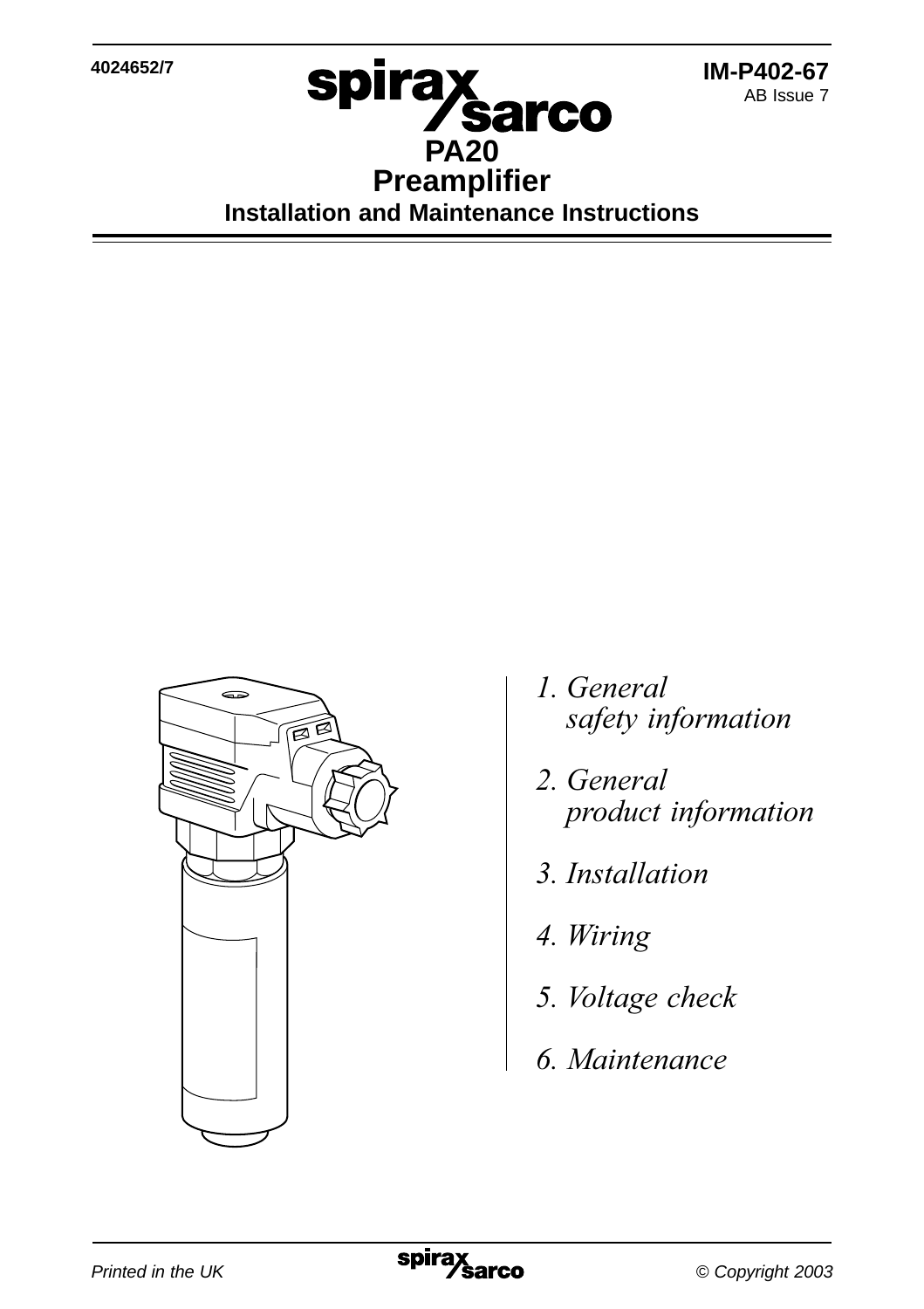## 1. General safety information

**Your attention is drawn to Safety Information Sheet IM-GCM-10 as well as to any National or local regulations.**

**Safe operation of the product depends on it being properly installed, commissioned and maintained by a qualified person in compliance with the operating instructions.**

**It is essential to comply with general installation and safety instructions for pipeline and plant construction, as well as to make proper use of tools and safety equipment.**

**The product is designed and constructed to withstand the forces encountered during normal use. Use of the product for any other purpose, or failure to install the product in accordance with these Installation and Maintenance Instructions, could cause** damage to the product, will invalidate the  $\mathsf{C}\mathsf{E}$  marking, and may cause injury or fatality **to personnel.**

### **Additional Safety Notes:**

#### **Level control and level limiting/alarm products in steam boilers**

**Products /systems must be selected, installed, operated, and tested in accordance with: - Local or National standards and regulations.**

- **- Guidance Notes, (Health and Safety Executive PM5 in the UK).**
- **- The requirements of Approvals Authorities.**
- **- Boiler inspection bodies.**
- **- Boiler manufacturer's specifications.**

**Two independent low water limiting/alarm systems must be installed on steam boilers. Level probes must be installed in separate protection tubes/chambers, with sufficient clearance between the tips, and earth.**

**Each probe must be connected to an independent controller. The alarm relays must isolate the boiler heat supply at low alarm status.**

**A high water alarm may be part of the water level control, or a separate system. An independent high water alarm system must be fitted if it is considered a safety requirement. In this case, the relays must simultaneously isolate the feedwater supply and the boiler heat supply at high alarm status. All boiler water limiters/alarms require regular functional testing.**

**A suitable water treatment regime must be used to ensure continuous safe and correct operation of the control and limiter/alarm systems. Consult the above authorities and a competent water treatment company.**

#### **Warning**

**Isolate the mains supply before unplugging the controller since hazardous voltages will be exposed on the controller base. This product complies with the requirements of Electromagnetic Compatibility Directive 89/336/EEC by meeting the standards of:**

- **- BS EN 50081-1 (Emissions) and**
- **- BS EN 61000-6-2 (Immunity).**

**The following conditions should be avoided as they may create interference above the limits specified in BS EN 61000-6-2 if:**

- **- The product or its wiring is located near a radio transmitter.**
- **- Excessive electrical noise occurs on the mains supply. Power line protectors (ac) should be installed if mains supply noise is likely. Protectors can combine filtering, suppression, surge and spike arrestors.**
- **- Cellular telephones and mobile radios may cause interference if used within approximately 1 metre (39") of the product or its wiring. The actual separation distance necessary will vary according to the surroundings of the installation and the power of the transmitter.**

**If this product is not used in the manner specified by this IMI, then the protection provided may be impaired.**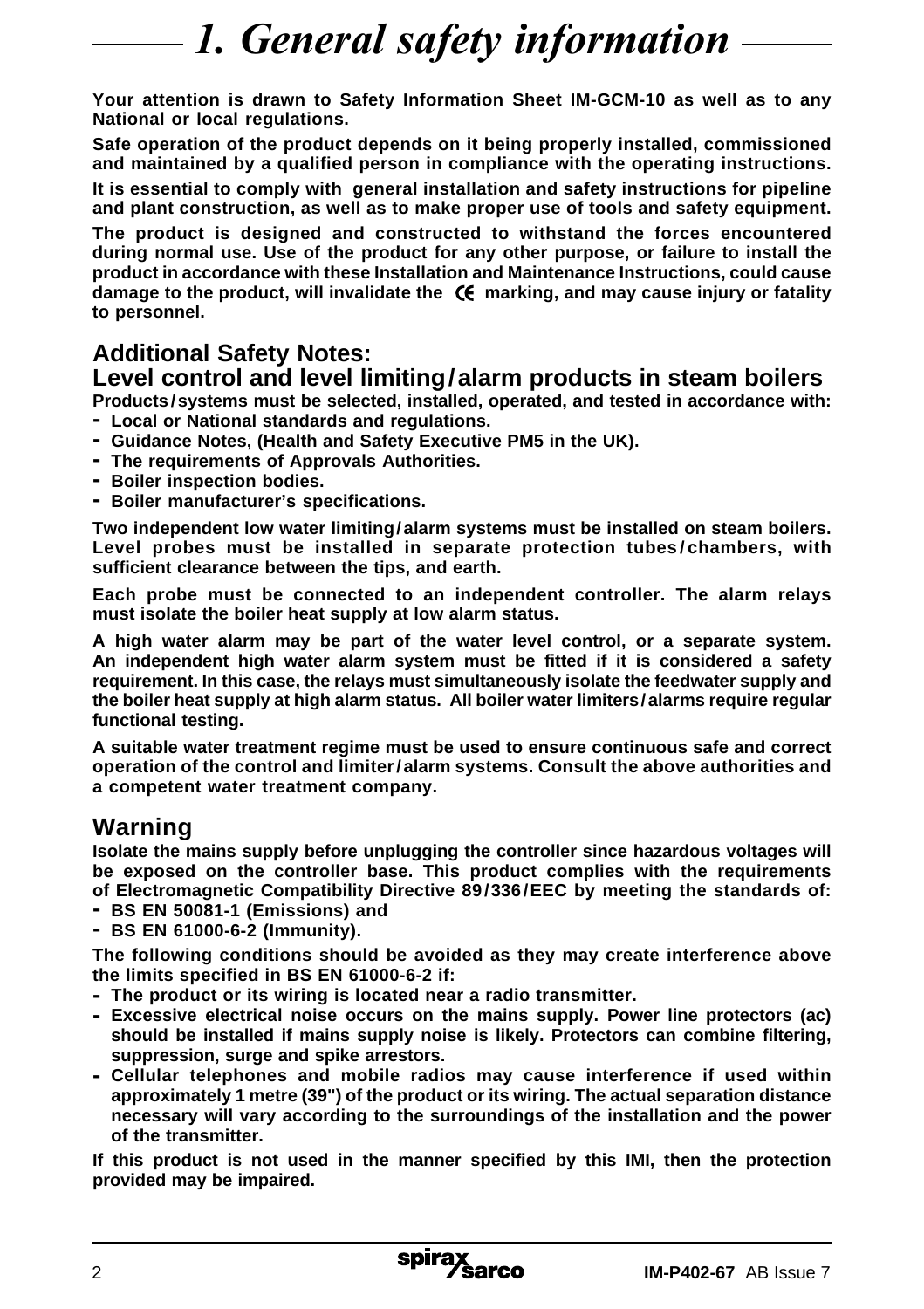# 2. General product information

The PA20 preamplifier is used with a Spirax Sarco capacitance probe to amplify a measured capacitance and convert it to a voltage output proportional to a liquid level.

It consists of a tubular austenitic stainless steel body which screws onto the top of the probe, and has either a DIN 43650 connector with a Pg 11 cable gland (see Figure 1), or, for the UL listed version, a **½**" NPT conduit thread adaptor with four flying leads (see Figure 2). Maximum ambient temperature is 70**°**C (158**°**F) and minimum ambient temperature is 0°C (32°F). The preamplifier is intended for use in a Pollution Degree 3 environment.



**Fig. 2 UL Listed version**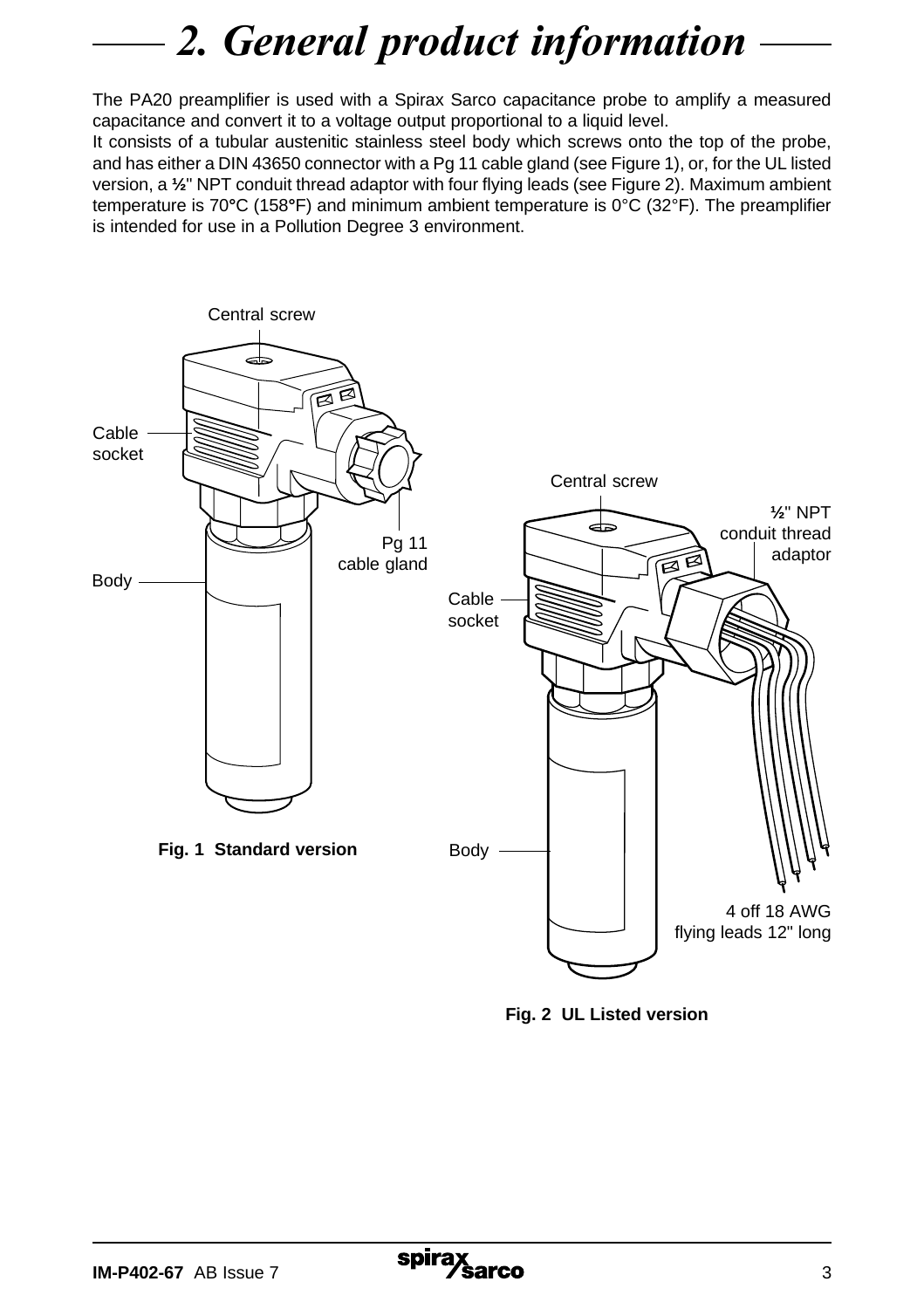# 3. Installation

The preamplifier may be fitted to the capacitance probe before or after installation in the boiler or tank. Always allow the PA20 to stabilise at its normal operating temperature for at least 15 minutes before commissioning the controller/transmitter.

- **-** Fit the 'O' ring supplied with the unit to the base of the male thread on the capacitance probe. **Note:** Both the probe and the PA20 are provided with an 'O' ring - fit only one of these.
- **-** Fit the preamplifier to the probe and hand tighten only.

**Caution: Over-tightening by hand or use of a wrench will cause damage to the 'O' ring and may damage the preamplifier.**



**Fig. 3**

**4. Wiring** 

### **4.1 General information**

Cabling should be installed in accordance with BS 6739 - Instumentation in Process Control Systems: Installation design and practice or local equivalent. For the US and Canadian installation, the preamplifier must be wired in accordance with local and National Electrical Codes (NEC) or Canadian Electrical Code (CEC).

The PA20 needs a supply of 15-35 Vdc (UL version 15-24 Vdc Class 2), at 10 mA maximum. The PA20 is compatible with all Spirax Sarco voltage input controllers/transmitters.

Wiring should be carried out in 3-core, 1 mm**²** (18-16 AWG), high temperature screened cable, with a maximum length of 100 m (328 ft). Pirelli FP 200 or Delta Crompton Firetuf OHLS are two suitable types for the standard PA20. Ensure that sufficient cable length is provided to allow removal of the preamplifier, and to ensure that no strain is placed on the unit or cable socket.

#### **CAUTION:**

**Do not install signal cables near high voltage cables or switchgear.**

**Probe cabling must not use the same conduit/wiring trays as power cables. Suitable anti-static precautions must be observed during installation and maintenance.**

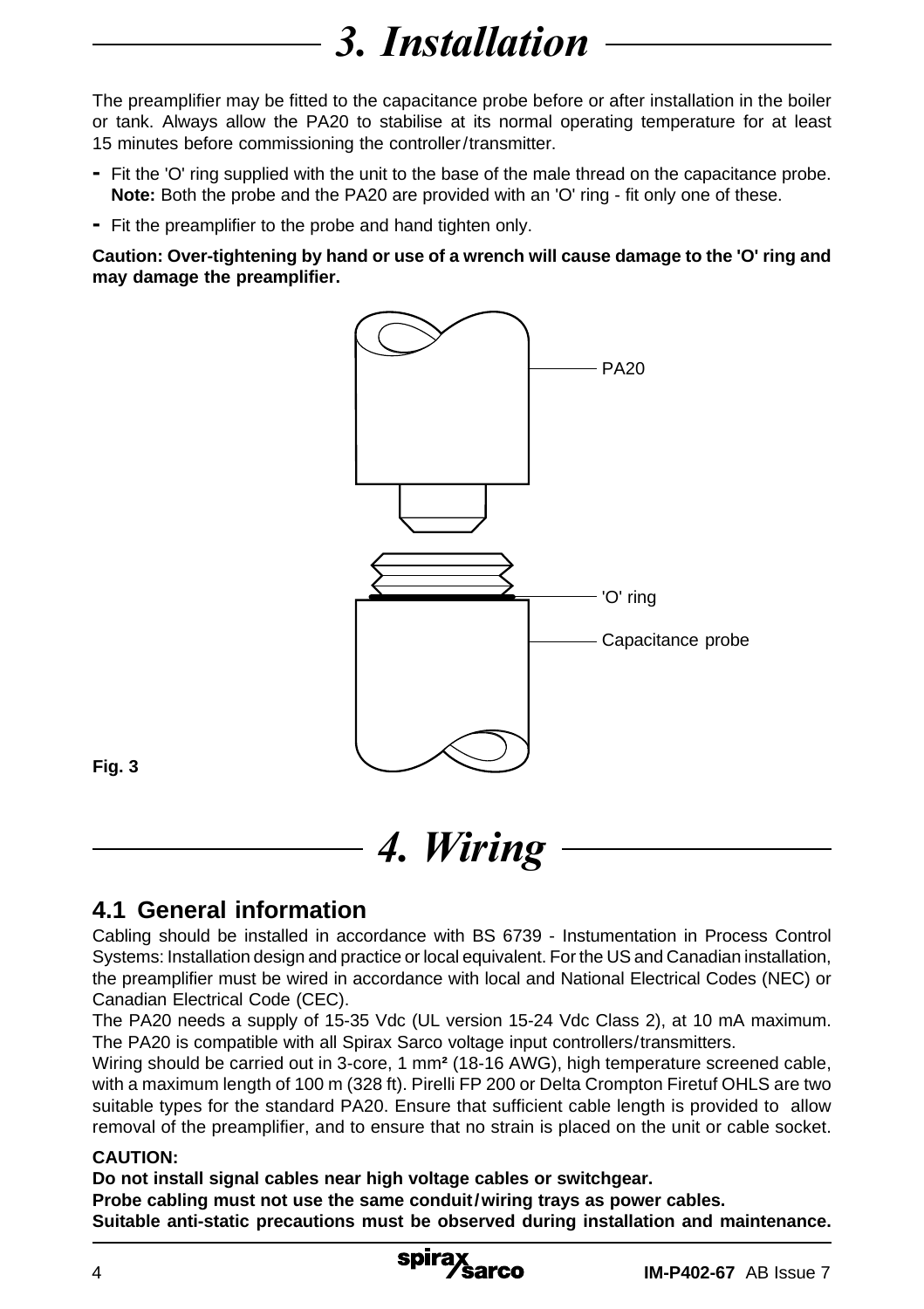#### **4.2 Screen connection**

An earth current loop is created if a wire or screen is connected between two earth points, which are at different potential (voltage). If the instructions are followed correctly, then the preamplifier and controller screen will only be connected to earth at one end (See Figure 4). **Note: The PA20 earth terminal is a functional earth rather than a protective earth.**

A protective earth provides protection from electric shock under a single fault condition. This product does not require a protective earth.

A functional earth is used in order for the product to operate. In this application, the earth (tank/boiler shell) is used as the common of the probe/preamplifier. It also provides a sink/drain for any electrical interference.

Ensure that the screen is connected to the earth terminal of the PA20 and to the common terminal of the controller.

Ensure the common terminal of the controller is not internally earthed. (All Spirax Sarco boiler controls are internally isolated from earth).

**The common terminal of the controller must only be earthed via the PA20.**

#### **CAUTION:**

**Do not connect the common terminal to an earth local to the controller. To do so may induce an earth current loop, which may reduce the performance or damage** the product. Ensure resistance from probe body to pipework/boiler shell is less than 1  $\Omega$ .



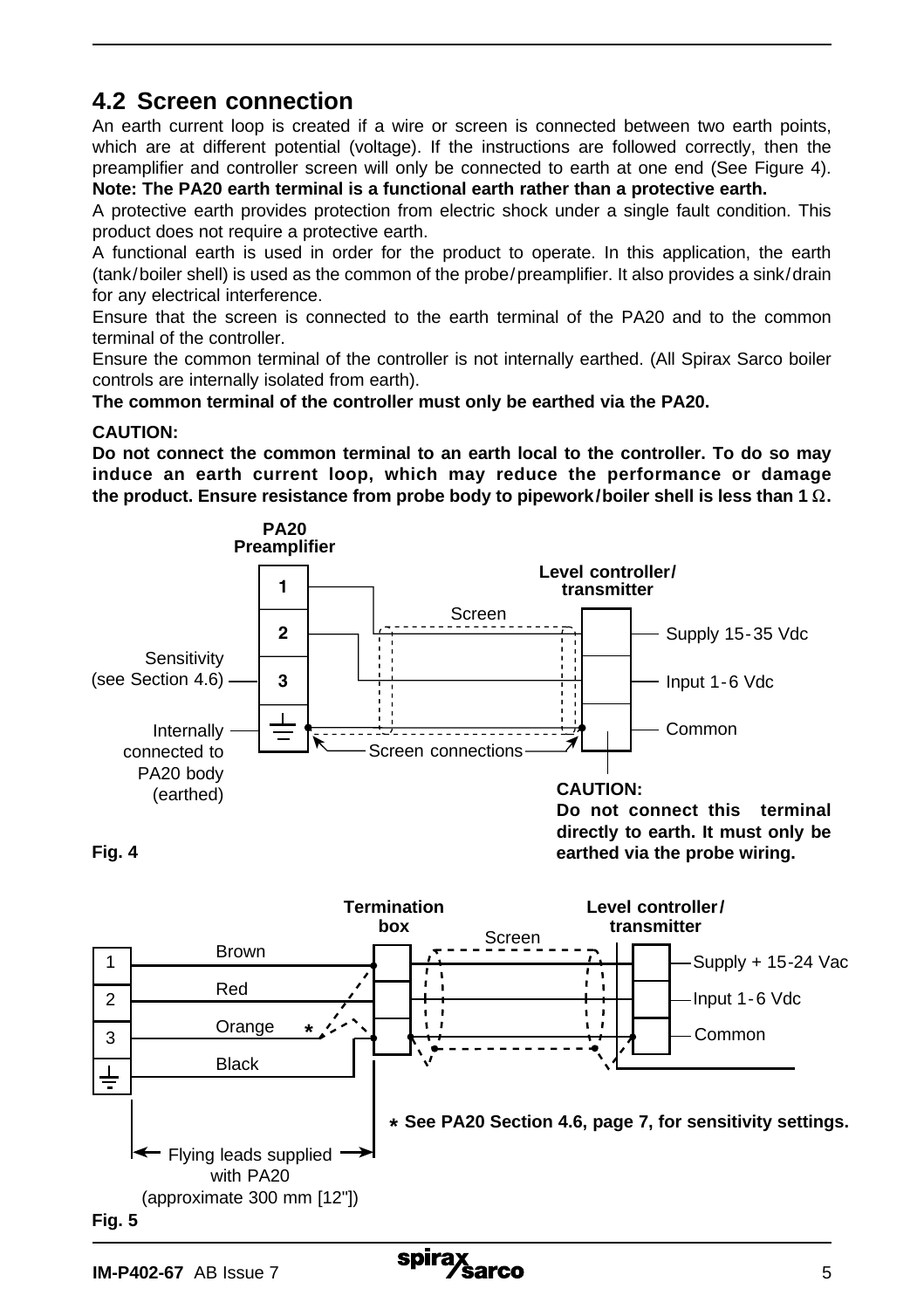### **4.3 Cable socket**

To unplug the cable socket, remove the central screw (see Figures 1 and 2).

**Note: To provide environmental protection the PA20 is supplied with a square flat gasket between the cable socket and the preamplifier connector. To maintain environmental integrity, ensure that the gasket is always present when reconnecting the cable socket and that all contact surfaces are undamaged and clean.**

To gain access to the connector block within the cable socket, remove the central screw and withdraw the hinged cover.

The connector block on the standard PA20 may be rotated in 90**<sup>o</sup>** steps to facilitate wiring:

- **-** Remove the retaining screw and hinged cover and withdraw the socket.
- **-** Remove the connector block and reposition as required. **Note:** It is not possible to rotate the connector block on the UL Version.

#### **4.4 Additional wiring information - UL listed version**

The preamplifier is supplied with four 18 AWG, 12" long colour coded flying leads. These are to be cut to length and connected to a suitable metal terminal box. A length of flexible metal conduit is required between the preamplifier and the terminal box to provide environmental protection and simple electrical connection. The cable socket is provided with a **½**" NPT conduit adaptor for this purpose. 18 -16 AWG screened cable is recommended between the terminal and the controller.

#### **WARNING**

**The flying leads supplied with the probe are rated to 221°F (105°C). This temperature rating must not be exceeded.**

**The flexible conduit and terminal box are not to incorporate any other control wiring as this may damage or reduce the performance of the product.**

**It is not possible to rotate the cable socket in 90° steps, as with the standard PA20, as this may damage the internal wiring.**

**Care must be taken to ensure that any condensation which might build up in the conduit network is prevented from accumulating in the probe cable connector and terminal box. Drain/ vent holes must be kept clear - do not cover.**

**Before applying power to the PA20, disconnect the cable socket and ensure that 15- 35 Vdc is present between Pin 1 and the earth terminals.**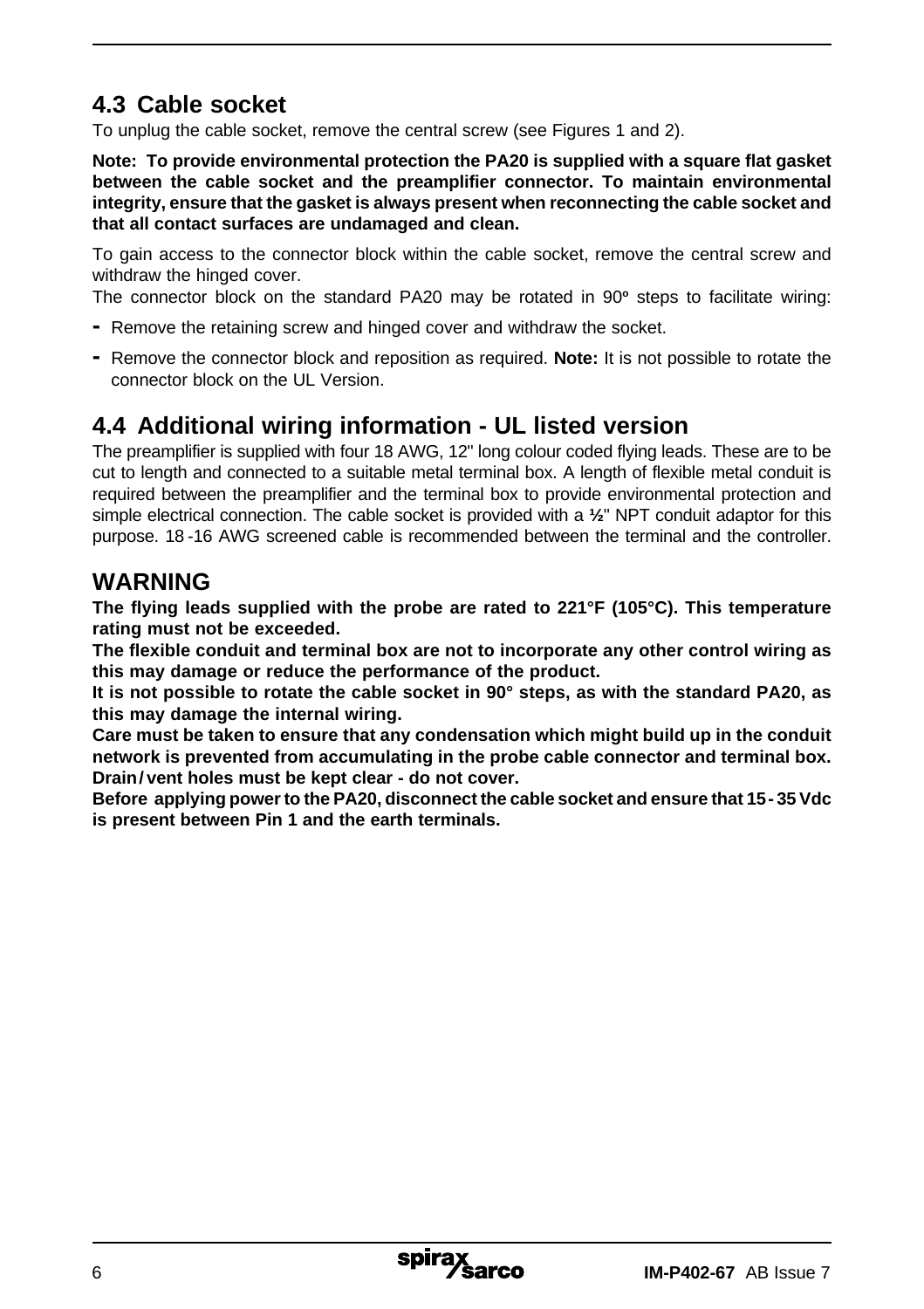### **4.5 Wiring connections – both versions (Figure 5)**

| Terminal 1             | (Brown)  | Supply       |
|------------------------|----------|--------------|
| Terminal 2             | (Red)    | Output       |
| Terminal 3             | (Orange) | Sensitivity* |
| Earth terminal (Black) |          | Common       |

\*The sensitivity connection is made in the terminal box for the UL listed version.

**Terminal 3:** This terminal provides three different sensitivity range settings, depending on the way it is wired (see Section 4.6 below).



**Fig. 6** Top view of connector block removed from its housing (Medium sensitivity).

#### **4.6 Sensitivity settings**

#### **Fig. 7 High sensitivity**

(Up to 500 mm (20") immersed length) **Link 1 + 3** (Including all probes up to 550 mm length)





(Up to 1050 mm (41") immersed length) **No link**